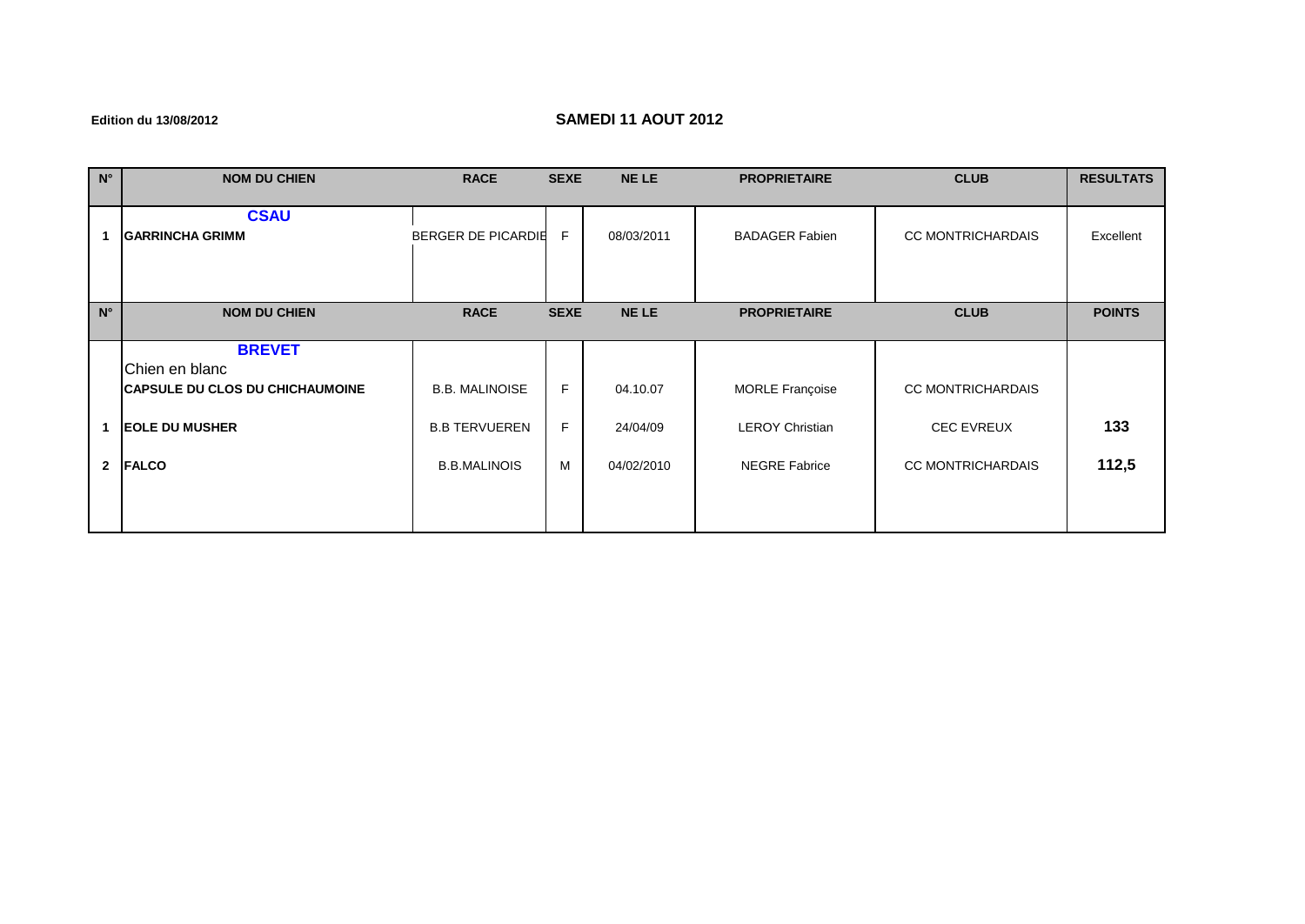|                | SAMEDI 11 AOUT 2012                       |                         |             |             |                              |                          |               |  |  |
|----------------|-------------------------------------------|-------------------------|-------------|-------------|------------------------------|--------------------------|---------------|--|--|
| $N^{\circ}$    | <b>NOM DU CHIEN</b>                       | <b>RACE</b>             | <b>SEXE</b> | <b>NELE</b> | <b>CONDUCTEUR</b>            | <b>CLUB</b>              | <b>POINTS</b> |  |  |
|                |                                           |                         |             |             |                              |                          |               |  |  |
|                | <b>NIVEAU II</b>                          |                         |             |             |                              |                          |               |  |  |
|                | Chien en blanc                            |                         |             |             |                              |                          |               |  |  |
|                | <b>DRACK DU CLOS DU RICHAUMOINE</b>       | <b>B.B TERVUEREN</b>    | м           | 04/12/2008  | <b>GROISY Bernard</b>        | <b>CC MONTRICHARDAIS</b> |               |  |  |
| $\mathbf 1$    | <b>DARK DE LA BATAILLOUSE</b>             | <b>B.ALLEMAND</b>       | м           | 18/09/2008  | <b>MIELE Franco</b>          | <b>CESC BERJALLIEN</b>   | 326,5         |  |  |
|                | 2 DJEAN                                   | <b>B.B.MALINOIS</b>     | F           | 26/02/2008  | <b>COFFART Nelly</b>         | <b>AC APPOIGNY</b>       | 318           |  |  |
|                | <b>3 FALCO DU CREUX THATCHER</b>          | <b>B.B.MALINOIS</b>     | M           | 10/05/2010  | <b>CHEVAILLER Christian</b>  | <b>CESC BERJALLIEN</b>   | 317,5         |  |  |
| 4              | <b>DIXIE MAC LEAN VD ROD</b>              | <b>BOUVIER FLANDRES</b> | E           | 18/11/2008  | <b>DELAGE-STEPHAN Michel</b> | <b>CECS MERIGNAC</b>     | 316           |  |  |
| 5              | <b>DIABLO DE LA MEUTE D'ARCANE</b>        | <b>B.B.MALINOIS</b>     | M           | 19/03/2008  | <b>BEDIN Catherine</b>       | <b>SC COULOMMIERS</b>    | 315,5         |  |  |
| 6              | <b>VANDA</b>                              | <b>B.B.MALINOIS</b>     | F           | 13/05/2004  | <b>AGIER Danielle</b>        | <b>CESC BERJALLIEN</b>   | 314           |  |  |
| $\overline{7}$ | <b>ADES DU BANC DES HERMELLES</b>         | <b>B.B.MALINOIS</b>     | м           | 17/11/2005  | <b>BROCHARD Morgan</b>       | <b>CC MONTRICHARDAIS</b> | 313,5         |  |  |
| 8              | <b>VINKO DES SENTIERS DE VULCANIA</b>     | <b>B.ALLEMAND</b>       | M           | 24/07/2004  | <b>CHANEBOUX Denis</b>       | <b>AC ORLEAT-THIERS</b>  | 290           |  |  |
| 9              | <b>CKENYA DU CHÂTEAU DU PARADIS</b>       | <b>B.ALLEMAND</b>       | F           | 25/06/2007  | <b>BIGOT Patricia</b>        | <b>TCC BETSCHDORF</b>    | 265,5         |  |  |
|                | <b>10 BALTIK DES LEGENDAIRES VANOVA</b>   | <b>B.ALLEMAND</b>       | M           | 03/04/2006  | <b>HELLEISZ Lydia</b>        | <b>AC RIS ORANGIS</b>    | 263,5         |  |  |
|                | <b>11 IFEEDBACK DE LA PETITE VERNUSSE</b> | <b>B.ALLEMAND</b>       | м           | 24/08/2010  | <b>SORCELLE Patricia</b>     | <b>TCC BETSCHDORF</b>    | 234,5         |  |  |
|                | <b>12 CHEGUEVARA DE LA CITE PARADIS</b>   | <b>BRIARD</b>           | M           | 25/01/2007  | <b>DAUZAT Maurice</b>        | <b>CC PROVINOIS</b>      | 212           |  |  |